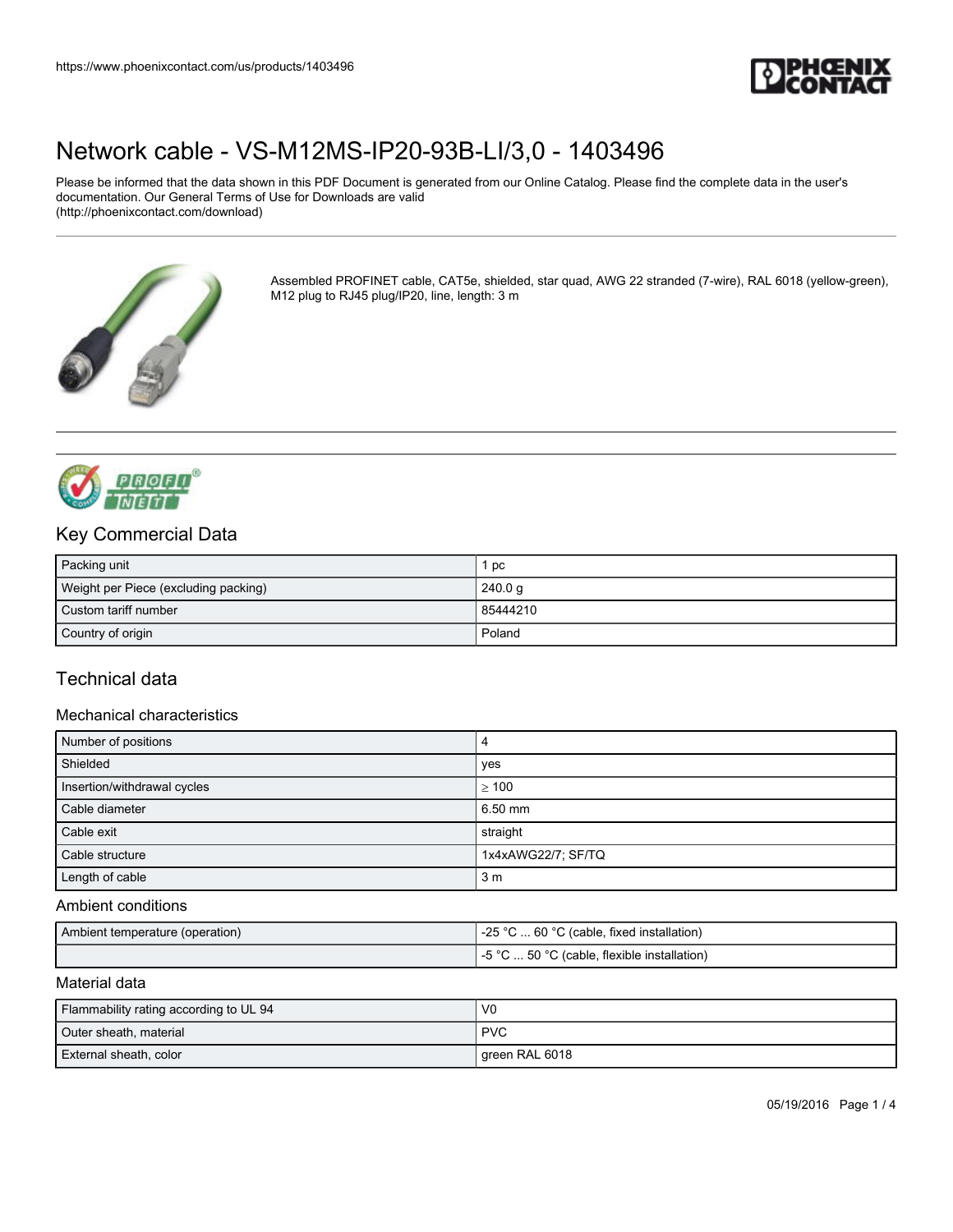

## Technical data

#### Electrical characteristics

| Transmission characteristics (category)       | CAT5 (IEC 11801:2002)                              |
|-----------------------------------------------|----------------------------------------------------|
| <b>Standards and Regulations</b>              |                                                    |
| Flammability rating according to UL 94        | V <sub>0</sub>                                     |
| Line characteristics                          |                                                    |
| Cable type                                    | PROFINET PVC stranded CAT5                         |
| Cable abbreviation                            | 2YY(ST)CY                                          |
| UL AWM style                                  | 21694                                              |
| Cable structure                               | 1x4xAWG22/7; SF/TQ                                 |
| Conductor cross section                       | 4x 0.34 mm <sup>2</sup>                            |
| AWG signal line                               | 22                                                 |
| Conductor structure signal line               | 7x 0.25 mm                                         |
| Core diameter including insulation            | 1.55 mm                                            |
| External cable diameter                       | 6.5 mm ±0.2 mm                                     |
| Wire colors                                   | White, yellow, blue, orange                        |
| External sheath, color                        | green RAL 6018                                     |
| Transmission medium                           | Copper                                             |
| Insulation resistance                         | $\geq 500$ M $\Omega^*$ km                         |
| Wave impedance                                | 100 $\Omega$ ±15 $\Omega$ (at 100 MHz)             |
| Signal speed                                  | 0.66c                                              |
| Signal runtime                                | $5.3$ ns/m                                         |
| Coupling resistance                           | $\leq$ 20.00 m $\Omega$ /m (At 10 MHz)             |
| Nominal voltage, cable                        | 600 V                                              |
| Test voltage Core/Core                        | 2000 V (50 Hz, 1 min.)                             |
| Test voltage Core/Shield                      | 2000 V (50 Hz, 1 min.)                             |
| Overall twist                                 | Star quad                                          |
| Shielding                                     | Aluminum-coated foil, tinned copper braided shield |
| Optical shield covering                       | 85 %                                               |
| Outer sheath, material                        | <b>PVC</b>                                         |
| Material, inner sheath                        | <b>PVC</b>                                         |
| Material conductor insulation                 | PE                                                 |
| Conductor material                            | Tin-plated Cu litz wires                           |
| Cable weight                                  | 67 kg/km                                           |
| Minimum bending radius, fixed installation    | $3 \times D$                                       |
| Minimum bending radius, flexible installation | $7 \times D$                                       |
| Flame resistance                              | According to UL 1685 (CSA FT 4)                    |
| Resistance to oil                             | Resistant to oil to a limited extent               |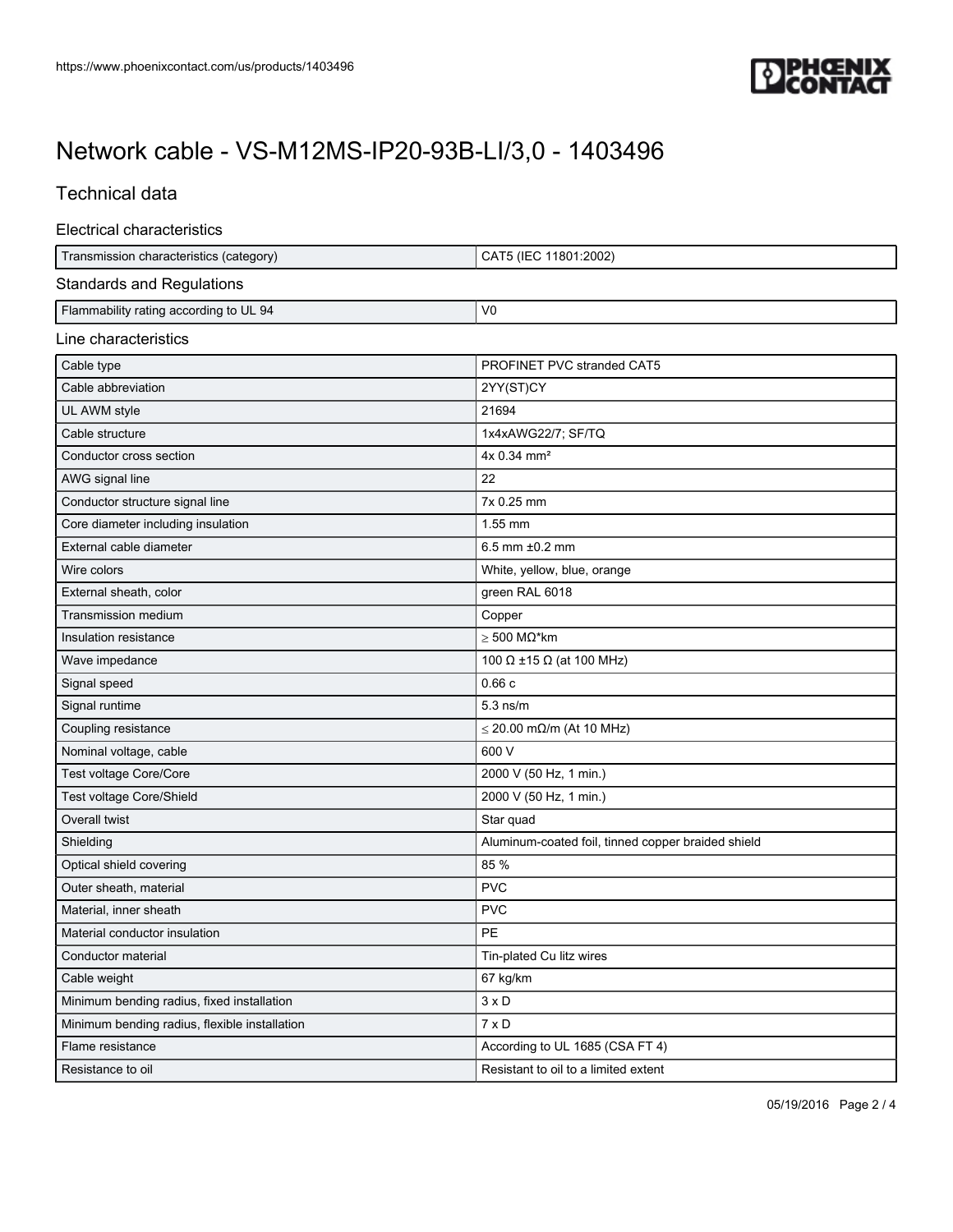

## Technical data

#### Line characteristics

| Other resistance                | UV resistant According to UL 1581, Section 1200   |
|---------------------------------|---------------------------------------------------|
| Ambient temperature (operation) | $\vert$ -40 °C  70 °C (cable, fixed installation) |
|                                 | -40 °C  70 °C (cable, flexible installation)      |

## **Classifications**

#### eCl@ss

| eCl@ss 4.0 | 27060306 |
|------------|----------|
| eCl@ss 4.1 | 27060306 |
| eCl@ss 5.0 | 27061801 |
| eCl@ss 5.1 | 27061801 |
| eCl@ss 6.0 | 27061801 |
| eCl@ss 7.0 | 27061801 |
| eCl@ss 8.0 | 27060308 |
| eCl@ss 9.0 | 27060308 |

### ETIM

| <b>ETIM 4.0</b> | EC000830<br>.                  |
|-----------------|--------------------------------|
| <b>ETIM 5.0</b> | <b>ECOODEDC</b><br>פכאסטי<br>. |

### UNSPSC

| UNSPSC 6.01          | 31261501 |
|----------------------|----------|
| <b>UNSPSC 7.0901</b> | 31261501 |
| <b>UNSPSC 11</b>     | 31261501 |
| <b>UNSPSC 12.01</b>  | 31261501 |
| UNSPSC 13.2          | 31261501 |

## Drawings

### Schematic diagram



Pin assignment M12 male connector, 4-pos., D-coded, male side

#### Cable cross section



PROFINET PVC stranded CAT5 [93B]